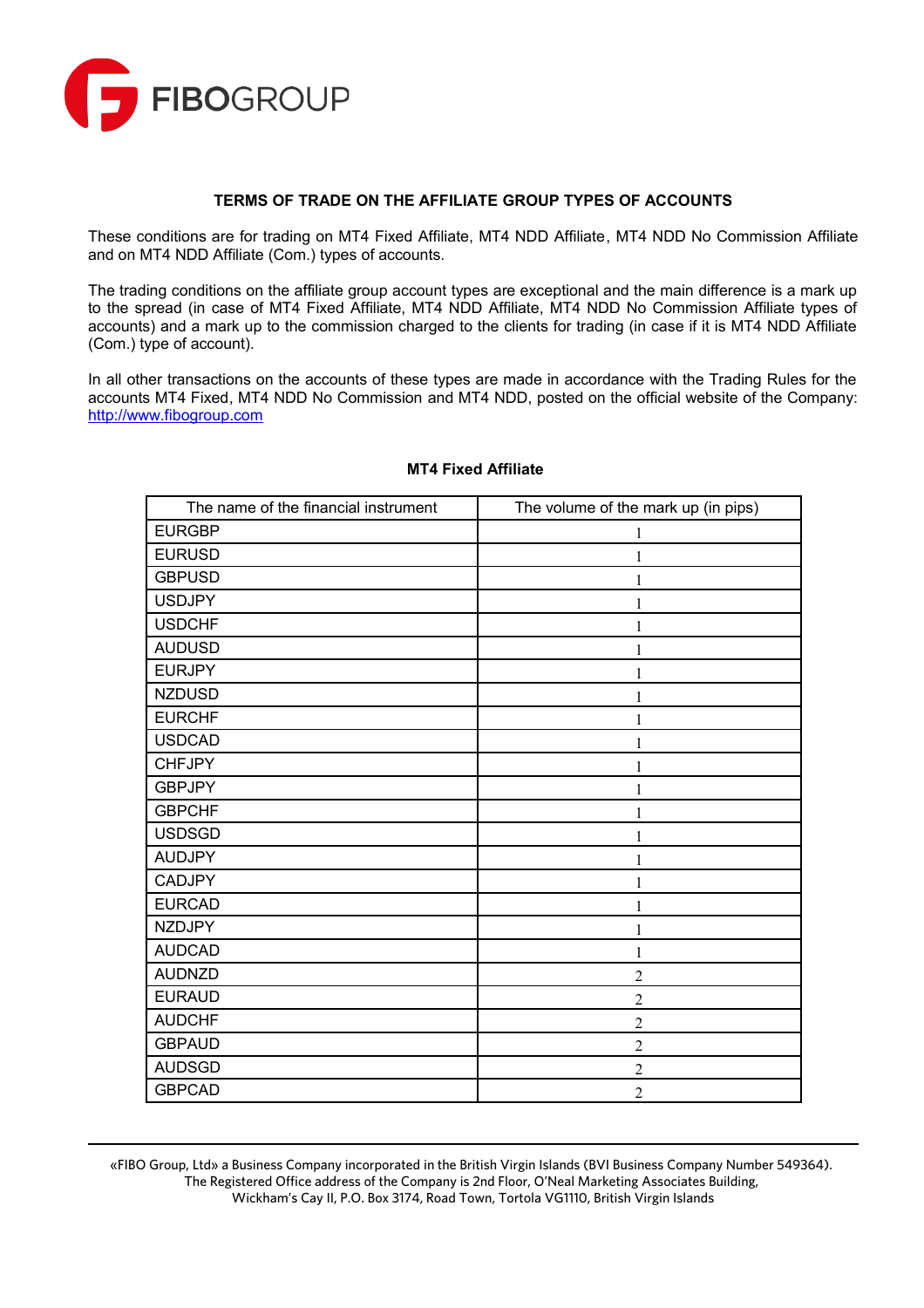

| <b>NZDSGD</b> | $\boldsymbol{2}$ |
|---------------|------------------|
| <b>NZDCAD</b> | $\sqrt{2}$       |
| <b>EURNZD</b> | $\overline{2}$   |
| <b>USDNOK</b> | 10               |
| <b>EURNOK</b> | 10               |
| <b>USDSEK</b> | 10               |
| <b>EURSEK</b> | 10               |
| <b>USDZAR</b> | 10               |
| <b>GBPNZD</b> | 10               |
| <b>USDDKK</b> | 10               |
| <b>USDMXN</b> | 10               |
| <b>USDHKD</b> | $\boldsymbol{0}$ |
| <b>CADCHF</b> | $\boldsymbol{0}$ |
| <b>AUDSEK</b> | $\boldsymbol{0}$ |
| <b>CHFNOK</b> | $\boldsymbol{0}$ |
| <b>CHFSEK</b> | $\boldsymbol{0}$ |
| <b>EURSGD</b> | $\boldsymbol{0}$ |
| <b>EURZAR</b> | $\boldsymbol{0}$ |
| <b>GBPNOK</b> | $\boldsymbol{0}$ |
| <b>GBPSEK</b> | $\boldsymbol{0}$ |
| <b>GBPZAR</b> | $\boldsymbol{0}$ |
| <b>NZDCHF</b> | $\boldsymbol{0}$ |
| <b>SGDJPY</b> | $\boldsymbol{0}$ |
| <b>AUDDKK</b> | $\boldsymbol{0}$ |
| <b>AUDZAR</b> | $\boldsymbol{0}$ |
| <b>CADMXN</b> | $\boldsymbol{0}$ |
| <b>EURCZK</b> | $\boldsymbol{0}$ |
| <b>EURDKK</b> | $\boldsymbol{0}$ |
| <b>EURHUF</b> | $\boldsymbol{0}$ |
| <b>EURPLN</b> | $\boldsymbol{0}$ |
| <b>GBPDKK</b> | $\boldsymbol{0}$ |
| <b>GBPSGD</b> | $\boldsymbol{0}$ |
| <b>USDCZK</b> | $\boldsymbol{0}$ |
| <b>USDHUF</b> | $\boldsymbol{0}$ |
| <b>USDPLN</b> | $\boldsymbol{0}$ |
| <b>GOLD</b>   | $\sqrt{2}$       |
| <b>SILVER</b> | $\sqrt{2}$       |

### **MT4 NDD Affiliate**

| The name of the financial instrument | The volume of the mark up (in pips with the<br>$5th$ decimal point) |
|--------------------------------------|---------------------------------------------------------------------|
| AUDUSD.I                             | 10                                                                  |
| NZDUSD.I                             | 10                                                                  |
| USDCHE.I                             | 10                                                                  |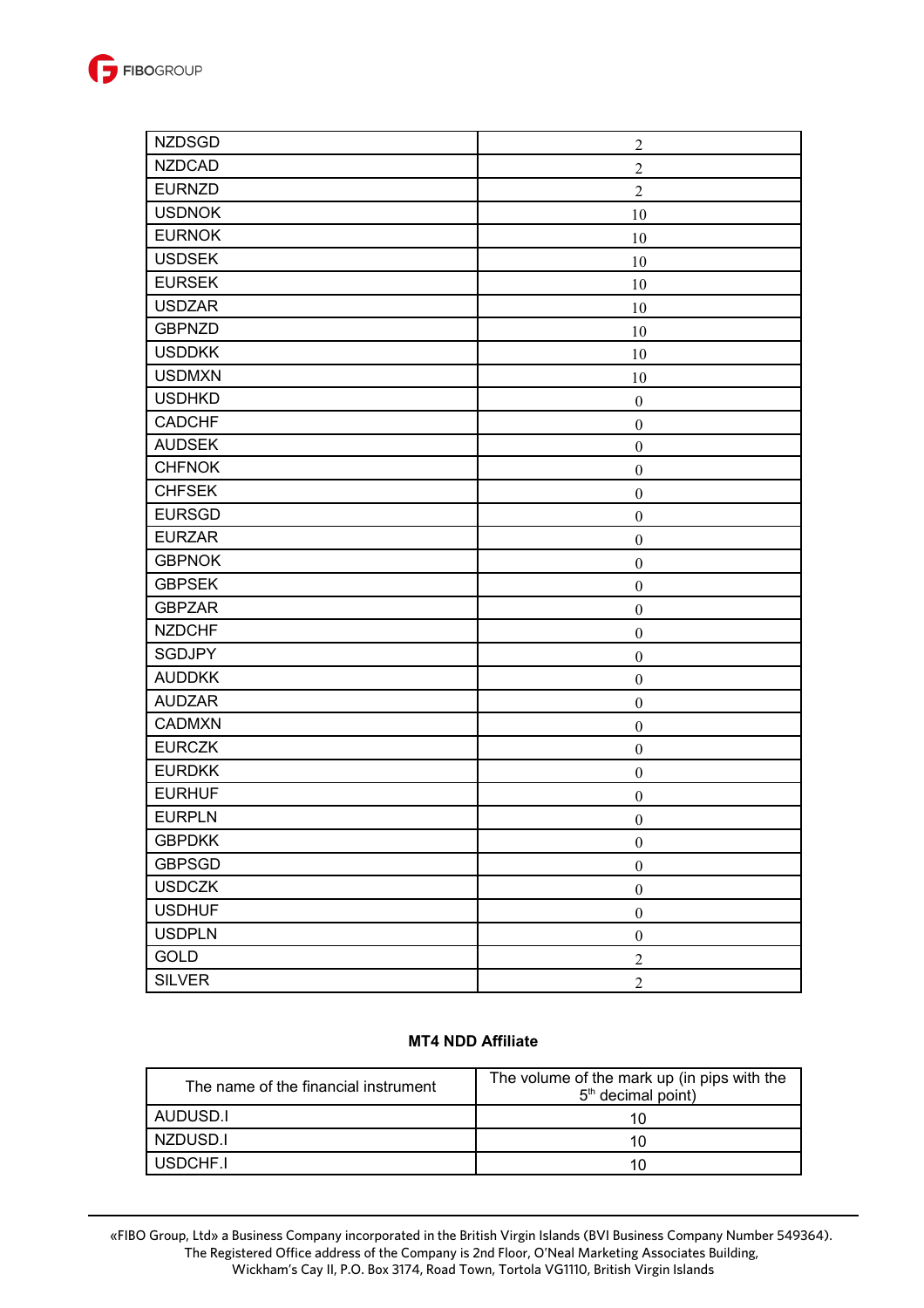

| <b>GBPUSD.I</b> | 10  |
|-----------------|-----|
| EURUSD.I        | 10  |
| USDJPY.I        | 10  |
| USDCAD.I        | 10  |
| EURGBP.I        | 10  |
| EURCHF.I        | 10  |
| EURJPY.I        | 10  |
| CHFJPY.I        | 10  |
| <b>GBPCHF.I</b> | 20  |
| USDSGD.I        | 20  |
| <b>GBPJPY.I</b> | 20  |
| EURCAD.I        | 20  |
| CADJPY.I        | 20  |
| NZDJPY.I        | 20  |
| AUDCAD.I        | 20  |
| AUDJPY.I        | 20  |
| AUDNZD.I        | 20  |
| AUDCHF.I        | 20  |
| EURAUD.I        | 20  |
| <b>GBPAUD.I</b> | 20  |
| NZDCAD.I        | 20  |
| <b>GBPCAD.I</b> | 20  |
| EURNZD.I        | 20  |
| <b>EURNOK.I</b> | 100 |
| EURSEK.I        | 100 |
| <b>GBPNZD.I</b> | 100 |
| <b>USDNOK.I</b> | 100 |
| USDSEK.I        | 100 |
| NZDCHF.I        | 20  |
| XAGUSD.I        | 20  |
| XAUUSD.I        | 20  |

# **MT4 NDD Affiliate (Com.)**

| The name of the financial instrument | The volume of the mark up to commission<br>for transaction<br>(in USD for 1 million USD) |
|--------------------------------------|------------------------------------------------------------------------------------------|
| AUDUSD.I                             | 50                                                                                       |
| NZDUSD.I                             | 50                                                                                       |
| USDCHF.I                             | 50                                                                                       |
| <b>GBPUSD.I</b>                      | 50                                                                                       |
| EURUSD.I                             | 50                                                                                       |
| USDJPY.I                             | 50                                                                                       |
| USDCAD.I                             | 50                                                                                       |
| <b>EURGBP.I</b>                      | 50                                                                                       |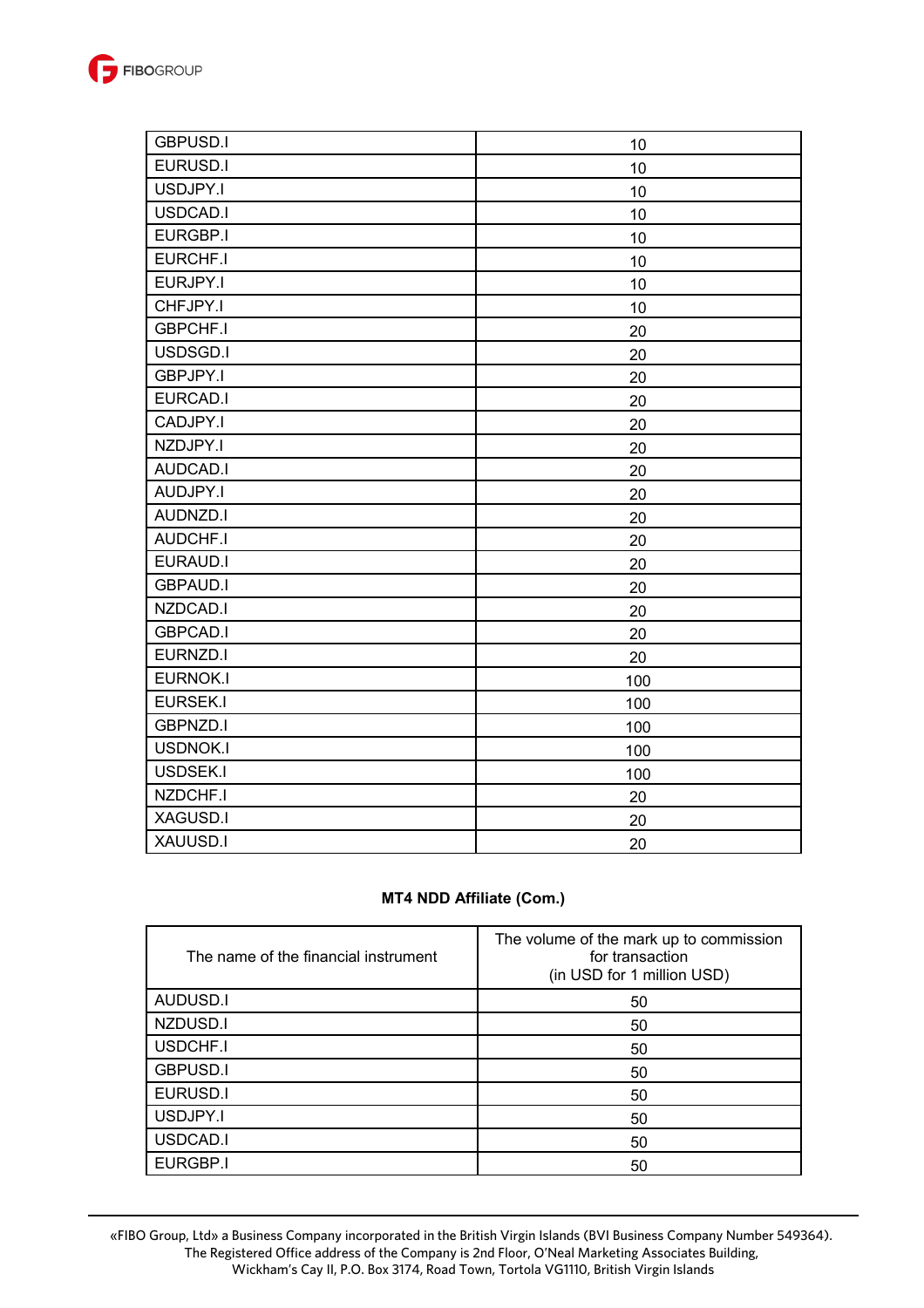

| EURCHF.I        | 50 |
|-----------------|----|
| EURJPY.I        | 50 |
| CHFJPY.I        | 50 |
| <b>GBPCHF.I</b> | 50 |
| USDSGD.I        | 50 |
| GBPJPY.I        | 50 |
| EURCAD.I        | 50 |
| CADJPY.I        | 50 |
| NZDJPY.I        | 50 |
| AUDCAD.I        | 50 |
| AUDJPY.I        | 50 |
| AUDNZD.I        | 50 |
| <b>AUDCHF.I</b> | 50 |
| <b>EURAUD.I</b> | 50 |
| <b>GBPAUD.I</b> | 50 |
| NZDCAD.I        | 50 |
| <b>GBPCAD.I</b> | 50 |
| EURNZD.I        | 50 |
| <b>EURNOK.I</b> | 50 |
| <b>EURSEK.I</b> | 50 |
| <b>GBPNZD.I</b> | 50 |
| <b>USDNOK.I</b> | 50 |
| <b>USDSEK.I</b> | 50 |
| NZDCHF.I        | 50 |
| XAGUSD.I        | 50 |
| XAUUSD.I        | 50 |

# **MT4 NDD No Commission Affiliate**

| The name of the financial instrument | The volume of the mark up (in pips with the $5th$<br>decimal point) |
|--------------------------------------|---------------------------------------------------------------------|
| AUDUSD.F                             | 10                                                                  |
| NZDUSD.F                             | 10                                                                  |
| USDCHF.F                             | 10                                                                  |
| <b>GBPUSD.F</b>                      | 10                                                                  |
| EURUSD.F                             | 10                                                                  |
| USDJPY.F                             | 10                                                                  |
| USDCAD.F                             | 10                                                                  |
| EURGBP.F                             | 10                                                                  |
| EURCHF.F                             | 10                                                                  |
| EURJPY.F                             | 10                                                                  |
| CHFJPY.F                             | 10                                                                  |
| USDDKK.F                             | 10                                                                  |
| USDZAR.F                             | 10                                                                  |
| CADCHF.F                             | 10                                                                  |